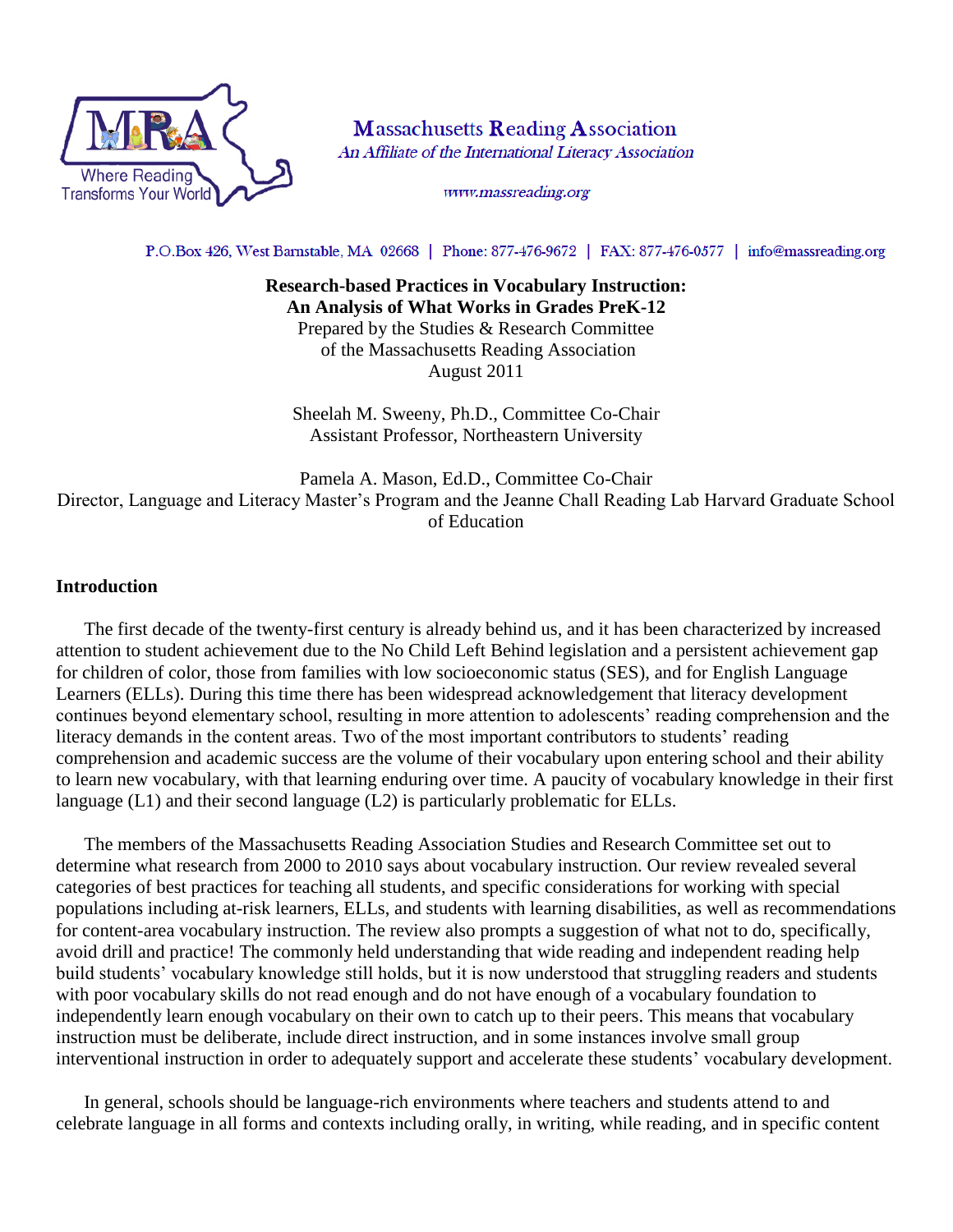areas. (For more information see Blachowicz, Ogle & Watts-Taffe, 2006; Vitale & Romance, 2008; Wood, Harmon & Hedrick, 2004).

The following sections provide a synthesis of the research findings, specific suggestions teachers can use in their classrooms, recommendations for supporting the vocabulary development of Special Needs students and English Language Learners, content area vocabulary instruction, and school-level considerations. A brief explanation for each category is provided and interested readers can use the Reference section to locate original research articles for more details.

#### **Vocabulary Instruction**

Effective vocabulary instruction is multidimensional and intentional. It is most effective when addressed on a school-wide basis and then implemented with consistent intensity across grades or subjects and within grade level classrooms. A school-wide, or district-wide commitment to research-based vocabulary instruction can ensure that there are consistent practices in all classrooms and that there is a cumulative effect on the development of students' vocabulary across subjects and over the years. By creating language-rich learning environments where interesting, unusual, useful, emotional, controversial, and difficult words are noticed and celebrated, students become more attuned to language and accustomed to using sophisticated and academic language. A well-conceived plan for effective vocabulary instruction should include teacher input and will require training for all teachers. Professional development that informs teachers about research-based alternatives to the traditional 20-word vocabulary test will help ensure that all teachers are equipped with the knowledge to make word-learning meaningful (Baumann, Ware, & Edwards, 2007; Graves, 2009; VanDeWeghe, 2007). The two biggest considerations when planning effective vocabulary instruction are the selection of words to teach and the instructional practices used to help students learn. A synthesis of the research for each of these considerations follows.

#### A. **Word Selection**

- The formal study of words has moved away from the practice of creating a large list of disconnected and de-contextualized words that is presented to students on Monday and tested on Friday, to practices that stress conceptual knowledge of words and how words are related. Research recommends that students learn fewer words but that they know how words and the English language work so that they can infer the meanings of new words. Effective vocabulary instruction is characterized by deliberate selection of words to be taught and frequent opportunities for students to interact with the words in meaningful contexts. Interacting with words in multiple ways and in varied contexts results in durable word learning.
- Both teachers and students should be involved in the selection of words for study. Including students in the selection process helps to make the purpose for learning personal and therefore meaningful, it elevates their metacognition while reading and increases their awareness of words and the way language works. (Ruddell & Shearer, 2002).
- With so many words in the English language, it seems daunting to know which words to choose for instruction. Teachers' subject area knowledge, ability to identify important terms and concepts in texts, and knowledge of their students are all factors that impact the selection of words to be studied. A good place to start is to determine which common academic words, including content area words, students will encounter most, or that will be most crucial to their learning in a given period of time (e.g. academic quarter, unit of study, academic year), and build from there. Choose words that apply across content areas and that represent important concepts. The following six-step process can help determine which words to teach:
	- 1. Read text selection(s) in advance to determine instructional purpose
	- 2. Identify words or concepts students need to know
	- 3. Identify connections and relationships between words or concepts chosen for instruction
	- 4. Choose words students must know prior to reading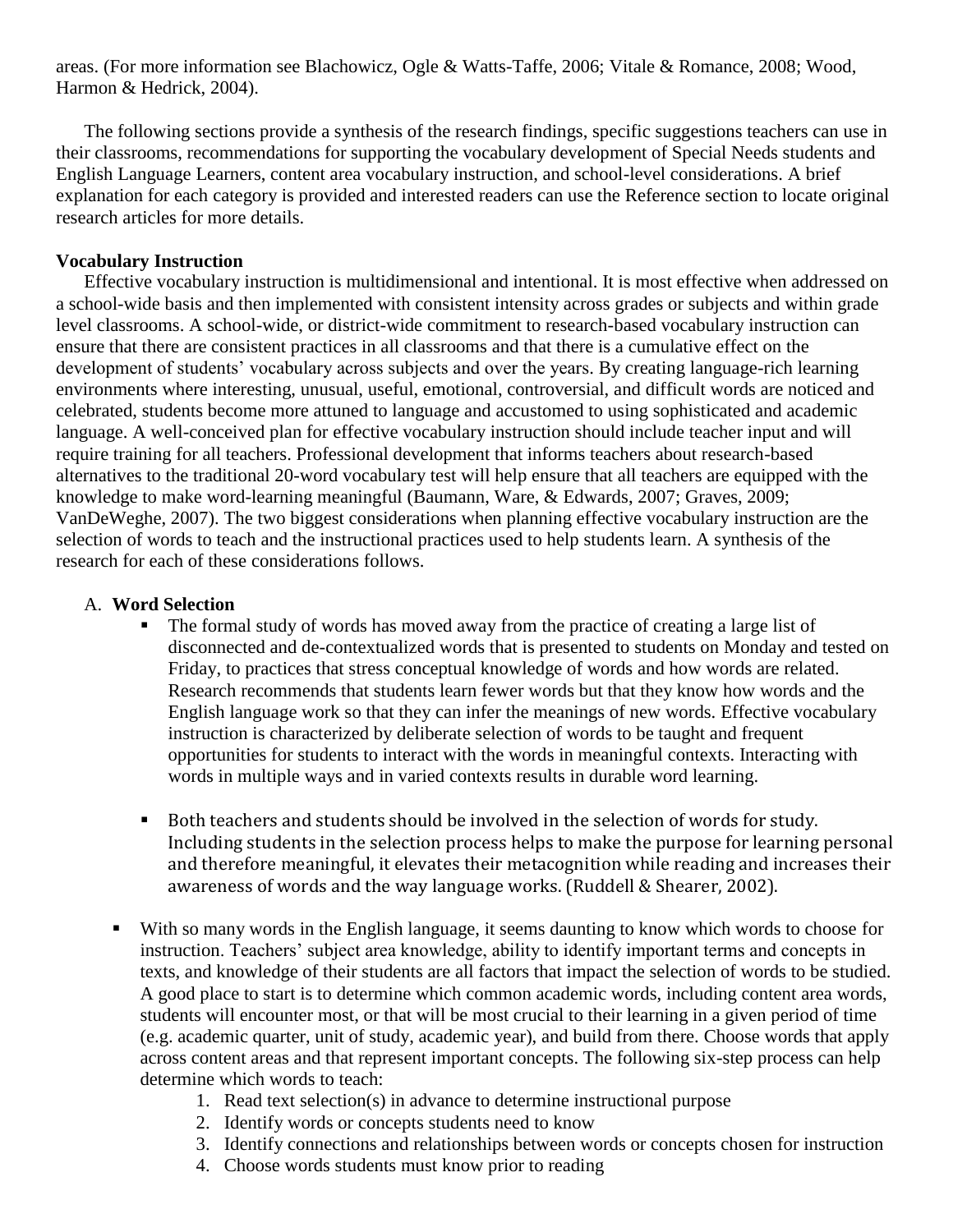- 5. Decide which words students only need to know incidentally and therefore do not require direct teaching
- 6. Determine what you want the children to learn

Following these steps helps sharpen the instructional focus on the most important words that students must learn and it provides teachers with opportunities to form important conceptual links between units of study or subject areas. (For more information see Carreker, Thornhill & Joshi, 2007; Flanigan & Greenwood, 2007; Gardner, 2007; Graves, 2009; Kindle et. al, 2009; Ruddell & Shearer, 2002; Santoro, Chard, Howard & Baker, 2008; Townsend, 2009; VanDeWeghe, 2007; Vitale & Romance, 2008; Wood et al., 2004).

## B. **Instructional Practices**

Just like with reading instruction, vocabulary instruction should involve cognitive skills instruction. We want students to draw on their background knowledge, be metacognitive as they encounter new words, notice things about words, predict and infer meanings, question the use of specific words, analyze words and parts of words, make judgments about the selection and use of certain words, and evaluate theirs' and others' use of words. Instruction should include opportunities for students to work with words in multiple ways, including identifying synonyms and antonyms, looking for roots and using cognates, and connecting new words to known words. (For more information see Boulware-Gooden et al., 2007; Harmon, Wood & Kiser, 2009; Kindle et. al, 2009; Ruddell & Shearer, 2002; Santoro et al., 2008; VanDeWeghe, 2007; Vitale & Romance, 2008; Wood et al., 2004).

- Vocabulary instruction should support students as independent learners by helping them develop strategies for learning words that can be applied in any context and as they move through their educational careers. Instruction should include the following aspects of words and language usage:
	- 1. Word families
	- 2. Affixes (prefixes, suffixes), derivational affixes (affix changes part of speech e.g. joy-joyful), inflectional affixes (-s noun plural, -'s noun possessive, -s verb present tense third person singular, -ing verb present participle/gerund, -ed verb simple past tense, -en verb past perfect participle, -er adjective comparative, -est adjective superlative)
	- 3. Synonyms and antonyms
	- 4. Cognates (words that have similar origins) including Greek and Latin roots
	- 5. Multiple meanings
	- 6. Idioms and figurative speech
- Rote memorization does not help students retain vocabulary knowledge over time, but activities that provide them with opportunities to work frequently with words and concepts and connect them to other words and concepts do result in more sustained learning. Teachers should create both direct and incidental word learning opportunities by using and discussing words in casual interactions as well as providing explicit vocabulary instruction. Word learning can be fun, engaging and interesting when it involves games and hands-on strategies. Active learning strategies to support students' vocabulary growth include the following activities:
	- 7. Reading
	- 8. Writing
	- 9. Listening
	- 10. Discussing words and language
	- 11. Acting out words
	- 12. Visual imagery (visually representing a word and it's meaning)
	- 13. Classifying words by parts of speech, meaning, pronunciation, endings, root, emotion, etc.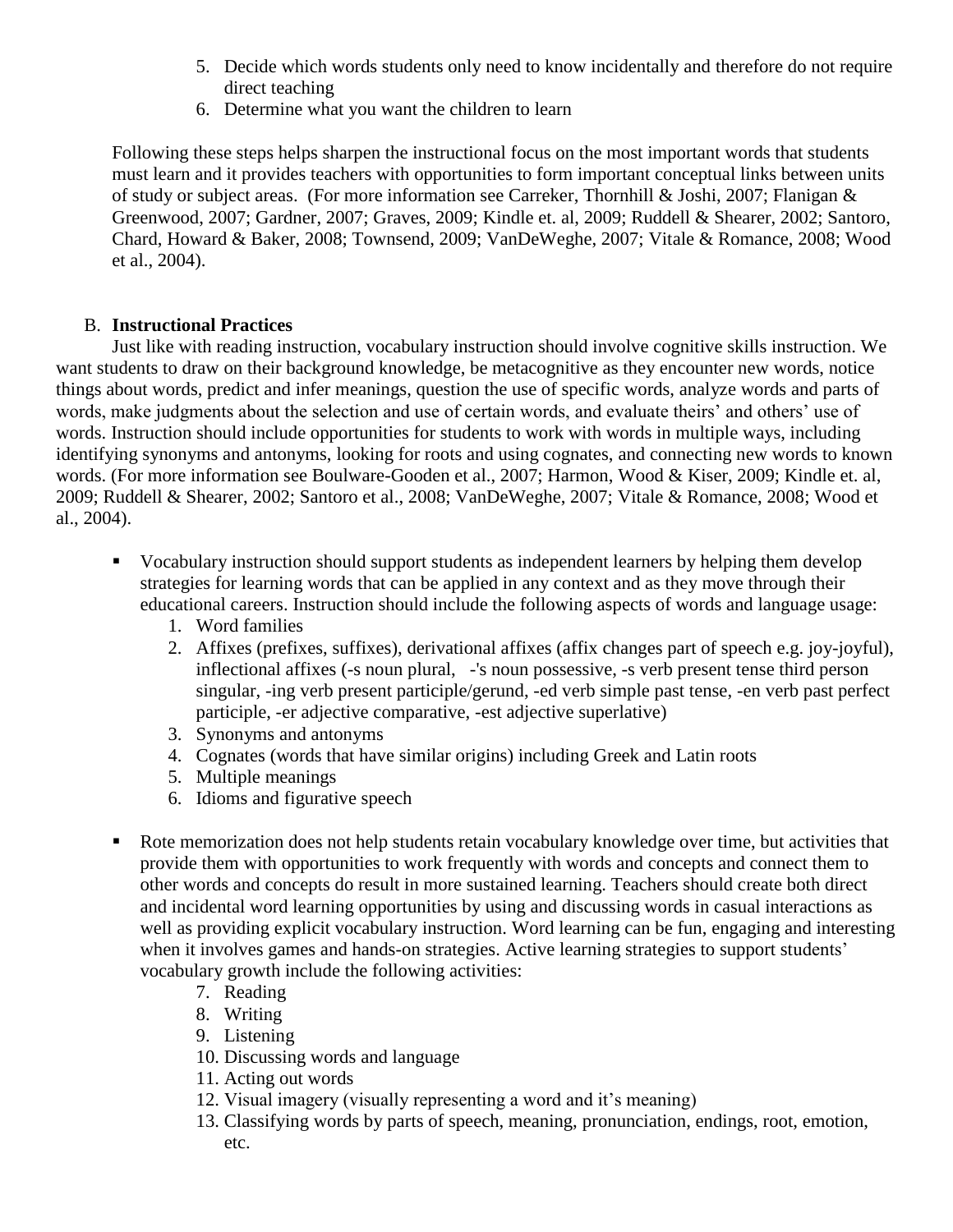- 14. Semantic word mapping (connecting words or concepts using a graphic organizer) (Boulware-Gooden et al., 2007). See a description at <http://www.learningpt.org/literacy/adolescent/strategies/semantic.php>
- 15. Semantic feature analysis (an examination of related concepts). See an example at <http://www.readingquest.org/strat/sfa.html>
- 16. Morphemic analysis (finding small units of meaning in a word). See a sample lesson at [http://www.readwritethink.org/classroom-resources/lesson-plans/rooting-meaning](http://www.readwritethink.org/classroom-resources/lesson-plans/rooting-meaning-morpheme-match-880.html)[morpheme-match-880.html](http://www.readwritethink.org/classroom-resources/lesson-plans/rooting-meaning-morpheme-match-880.html)
- Word Walls are now common fixtures in elementary classrooms as they provide a visual reminder of sight words, spelling words, concepts, and content-area words. Word Walls are also appropriate for use in middle and high school in English/Language Arts and content area classes because they reinforce the increasingly complex language students encounter in those subjects. Word Walls should be created with students and should change as new content is learned or once students no longer need the visual reinforcement. By including co-created definitions in the students' own words along with visual representations of word meanings, Word Walls in the intermediate and secondary grades support the language development of all students, especially ELLs and struggling readers. The following steps (Pierce & Fontaine, 2009) illustrate the Word Wall process in the intermediate and secondary grades:
	- 1. Select a few critical words to teach
	- 2. Introduce words through instructional context (a teacher-written paragraph that uses each word followed by a discussion with students to co-construct the word meaning)
	- 3. Students each write one word and definition on a card to add to the Word Wall. When creating the card, they choose a color to be used to write the word and select a symbol to represent the word meaning. They connect the word to other known words and include a connection to a context on the card.
	- 4. Students engage in word study activities such as completing prompts or writing word associations.
	- 5. Students share the word meanings and their work with the class.
- Most word learning is achieved incidentally and through context, particularly through oral language and listening to texts read aloud. There are far too many words to teach all of them individually, so teachers need to use methods that promote both incidental learning and direct instruction. Read Alouds are an effective way to achieve both of these goals. Read Alouds are most often found in the primary grades, but they can be effective with any age group depending on how the teacher structures the word-learning component of the Read Aloud. Read Alouds are appropriate for all ages because the language used in books is more formal and contains more sophisticated syntax and word choices than every day conversation. The key is for teachers to carefully identify which words to attend to during the Read Aloud. The chosen vocabulary words should be central to understanding the text and infused into instruction and practice in the classroom before, during, and after the book has been read to students. Teachers can explain words in child-friendly terms and augment these definitions with comprehension questions throughout the reading process. Read Alouds are an opportune time to encourage students' active engagement in discussing the meanings of the new words. Reinforce the vocabulary learned during Read Alouds during other times of the day and allow students to further explore connections to the new words. (For more information see Kindle et al., 2009; Santoro et al., 2008; Vitale & Romance, 2008;Walsh, 2009).

### **Supporting Students with Extra Educational Needs**

Classrooms across the state, and indeed across the country are a wonderful microcosm of our increasingly diverse society. This diversity not only includes students from different racial and ethnic groups, but children with different learning needs and challenges. The concept of differentiated instruction that addresses the needs of all students works hand-in-hand with the Response to Intervention (RtI) model that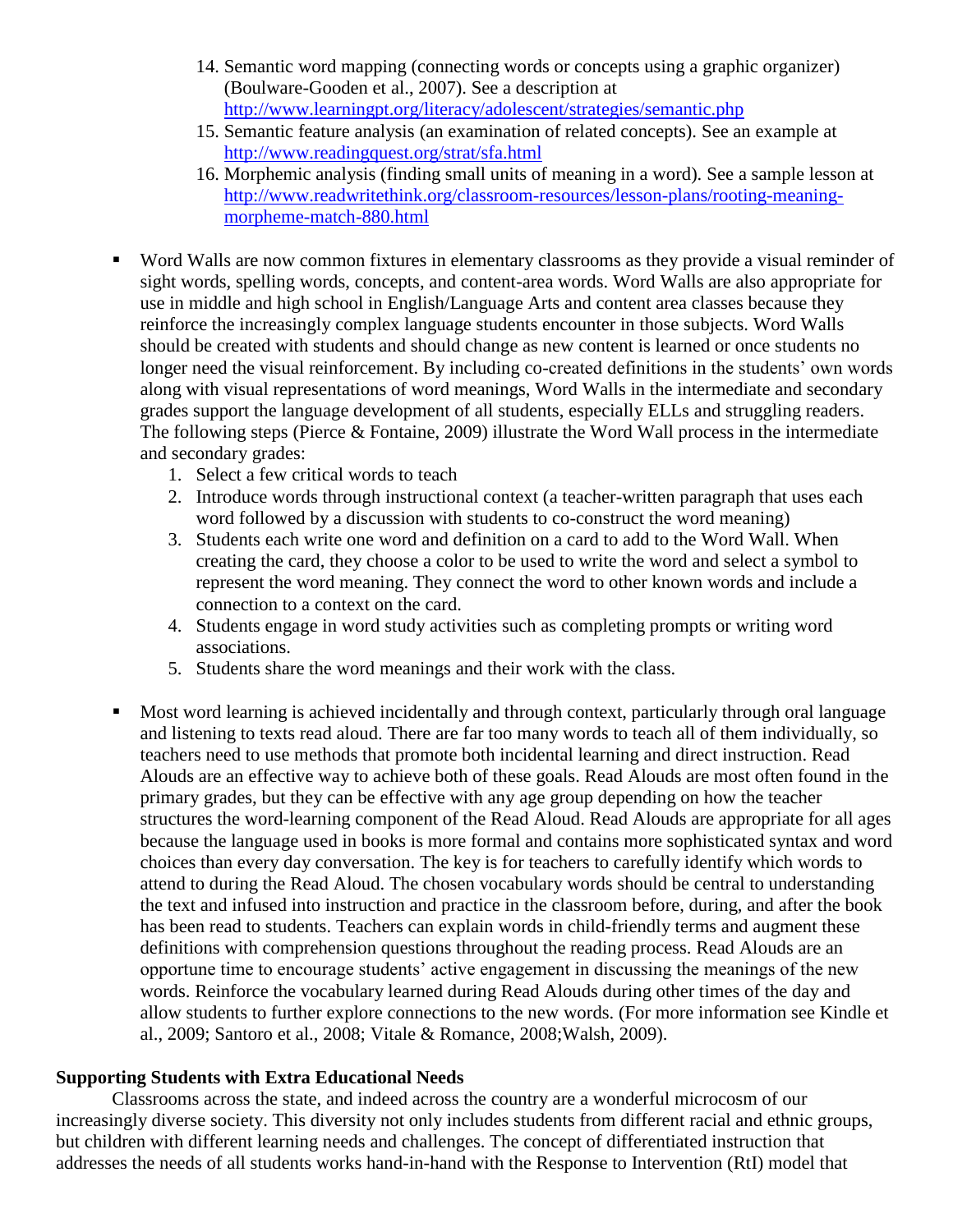identifies three tiers of instruction: Tier 1 represents instruction that focuses on the core curriculum and is used with all students; Tier 2 which provides supplemental small group interventions for a short period of time for struggling or at-risk students; and Tier 3 which provides more intensive, long-term support for struggling students (Massachusetts Department of Elementary and Secondary Education, 2009). Our review of the research suggests the following characteristics for vocabulary instruction with certain identified groups of students.

# A. **At-Risk or Struggling Readers**

The research is clear that early identification of at-risk students is imperative, as is research-based small group instruction that supplements the whole class instruction. The goal is to get these at-risk learners caught up to their peers, which means their learning has to be accelerated. Failure to identify these students at an early age and to provide targeted, robust instruction may result in the students getting further and further behind as the years progress - this is known as the Matthew Effect.

- Using the format and terminology of the RtI model, researchers have determined that whole group/class (Tier 1) instruction alone is not enough to help at-risk students develop and accelerate their vocabulary development. Primary grade students need robust Tier 1 general class instruction along with Tier 2 small group intervention instruction over a sustained period of time in order to see gains in vocabulary learning that is maintained over time. The Tier 2 instruction must be carefully planned and executed for a long enough period (more than 4-6 weeks) in order to achieve positive achievement results for at-risk students. Vocabulary instruction that includes these four components has been shown to be effective with all students, but can help accelerate vocabulary growth for students who are below-average in vocabulary knowledge on pre-tests:
	- a. Provide rich, varied language experiences
	- b. Teach individual words
	- c. Teach word-learning strategies
	- d. Foster word consciousness
- (For more information see Loftus, Coyne, McCoach, Zipoli & Pullen, 2010; Pullen, Tuckwiller, Konold, Maynard & Coyne, 2010).
- The Vocabulary Self-Collection Strategy (VSS) has been shown to improve at-risk middle school students' vocabulary knowledge (Ruddell & Shearer, 2002). The procedure involves the following steps:
	- 1. Students choose a word to study for the week. The word may come from their life or any school subject
	- 2. Students nominate the word for study and explain to the class where they encountered the word and why it should be included in list for the week
	- 3. Each student identifies what s/he thinks the word means and then the class refines the definition through discussion (dictionaries are consulted as a last resort)
	- 4. During the week the students work with the words by completing activities such as semantic maps and semantic feature analysis, and adding them to their vocabulary journals
	- 5. A weekly test assesses students' ability to spell, define, and use the word in a meaningful sentence
	- 6. Every three weeks the students are given a test on a random selection of words from previous weeks.

### B. **English Language Learners**

 According to the most recent information available from the Massachusetts Department of Elementary and Secondary Education (2011)16% of students in the state speak another language other than English as their first language. A look at district data reveals this number reaches as high as 84% in an individual school [\(http://profiles.doe.mass.edu/state\\_report/selectedpopulations.aspx\)](http://profiles.doe.mass.edu/state_report/selectedpopulations.aspx). This suggests educators need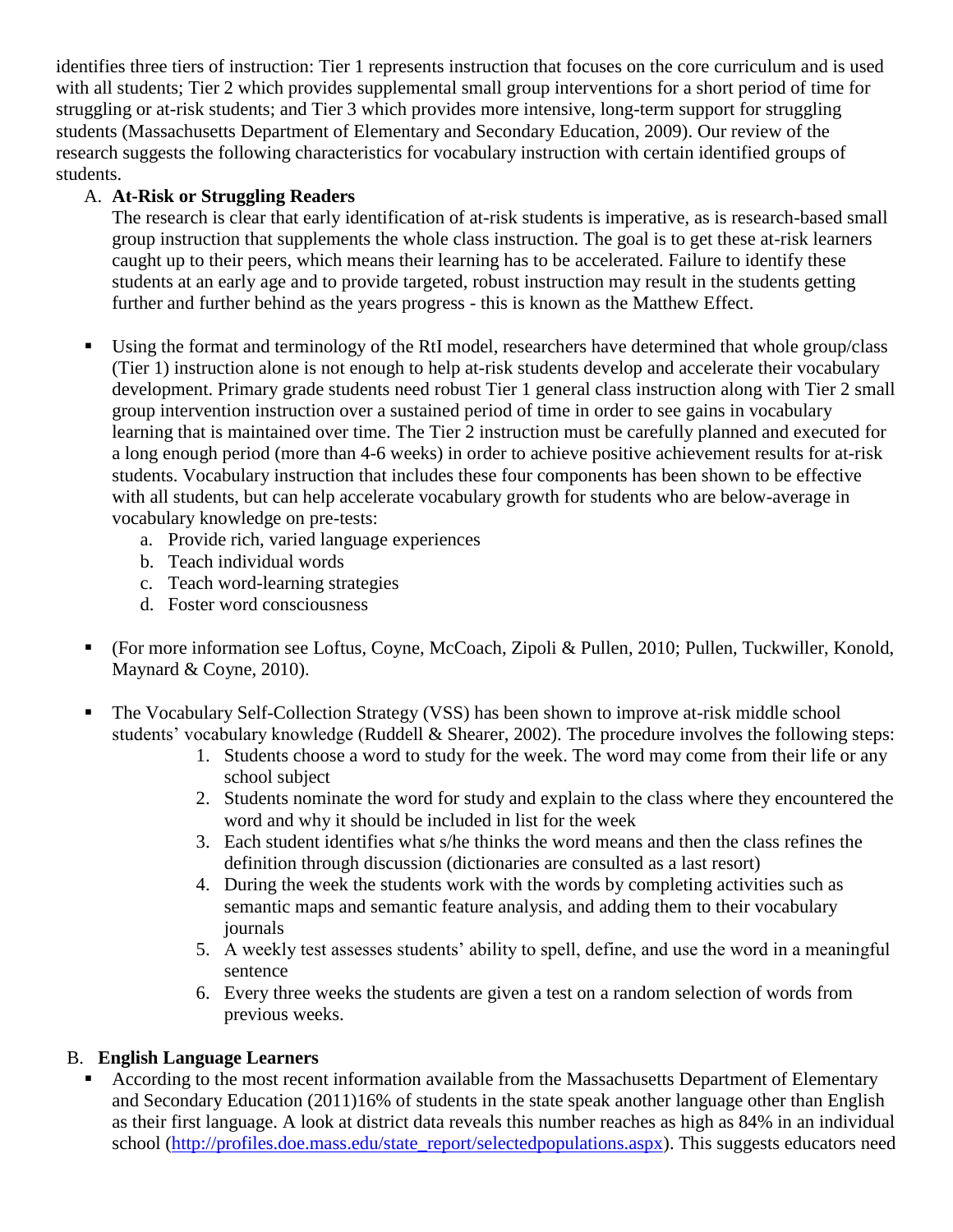to consider the implications for instruction and seek out proven methods to support ELLs' acquisition of English.

- Students with good first language skills are more successful learning a second language (L2), therefore teachers need to determine L2 learner's first language skills in order to develop effective instruction in the second language. Young children who have an average-to-above average receptive vocabulary in their first language (L1) are more likely to have a higher rate of cross language transfer (CLT) to a second language. Schools can work to create relationships with students' parents through parent workshops and outreach programs that encourage parents to speak and read to their children in their first language in order to set the foundation upon which their second language skills will be built.
- Some research has found that L2 students' ability to articulate English sounds has a strong influence on Kindergarten and first grade students' phonemic awareness and beginning word-reading abilities. Recommended practices include a focus on English articulation for young L2 learners, such as making associations between known words and new words and the corresponding articulation. Bridging activities where bi-lingual teachers supplement the English-speaking teacher's instruction in English with vocabulary connections to the students' first language (i.e. Spanish) can produce positive results with PreK-First grade children. Language development happens gradually and L2 children need to be exposed to oral language that features rich and expansive vocabulary use in order to make connections between words.

The Commonwealth of Massachusetts has mandated the implementation of Sheltered English immersion as the appropriate instructional strategy for teaching English language learners. In this model all students are taught in English with the support of an English as a Second language teacher (ESL) collaborating with the classroom/content area teachers. (Massachusetts Department of Education, 2008) The basic tenets of Sheltered English Immersion are to develop students' English language skills in all subjects by providing comprehensible input. This comprehensible input is based on English vocabulary development using instructional strategies, such as oral interaction between the students and the teacher and among students, grouping configurations of students, wait time, and opportunities for students to clarify key concepts (Vogt et al., 2009, p. 7).

Learning the vocabulary of a language is essential to language learning. Therefore, the principles of effective vocabulary instruction cited above are essential for ELLs. In addition, these learners need opportunities to build their oral vocabulary and background knowledge both of which can be enhanced by experiential learning, realia, group projects, and opportunities to talk in English in an instructional environment where it is safe to make mistakes.

- When planning vocabulary instruction that is responsive to the needs of ELLs, consider the input and output demands of vocabulary acquisition for these students. For vocabulary input, present new words frequently and repeatedly. Connect new words to known words and word meanings to aid students' comprehension. Output refers to what teachers ask students to do or produce. In this instance, teachers should limit forced output and semantic elaboration during the early stages of learning new words. The vocabulary instruction should progress from frequent and active teacher support and less demanding student tasks to less teacher involvement and activities with higher demands on student output.
- **ELL** children *can* learn at the same rate as their English-Only peers when provided with instruction that has breadth and depth, includes direct instruction and uses a multimodal approach, including songs, games and visual supports, to provide many avenues for student success. Many of the elements of vocabulary instruction that are recommended for all students are particularly important to include when teaching ELLs, especially frequently used words and cognates. Read Alouds of both fiction and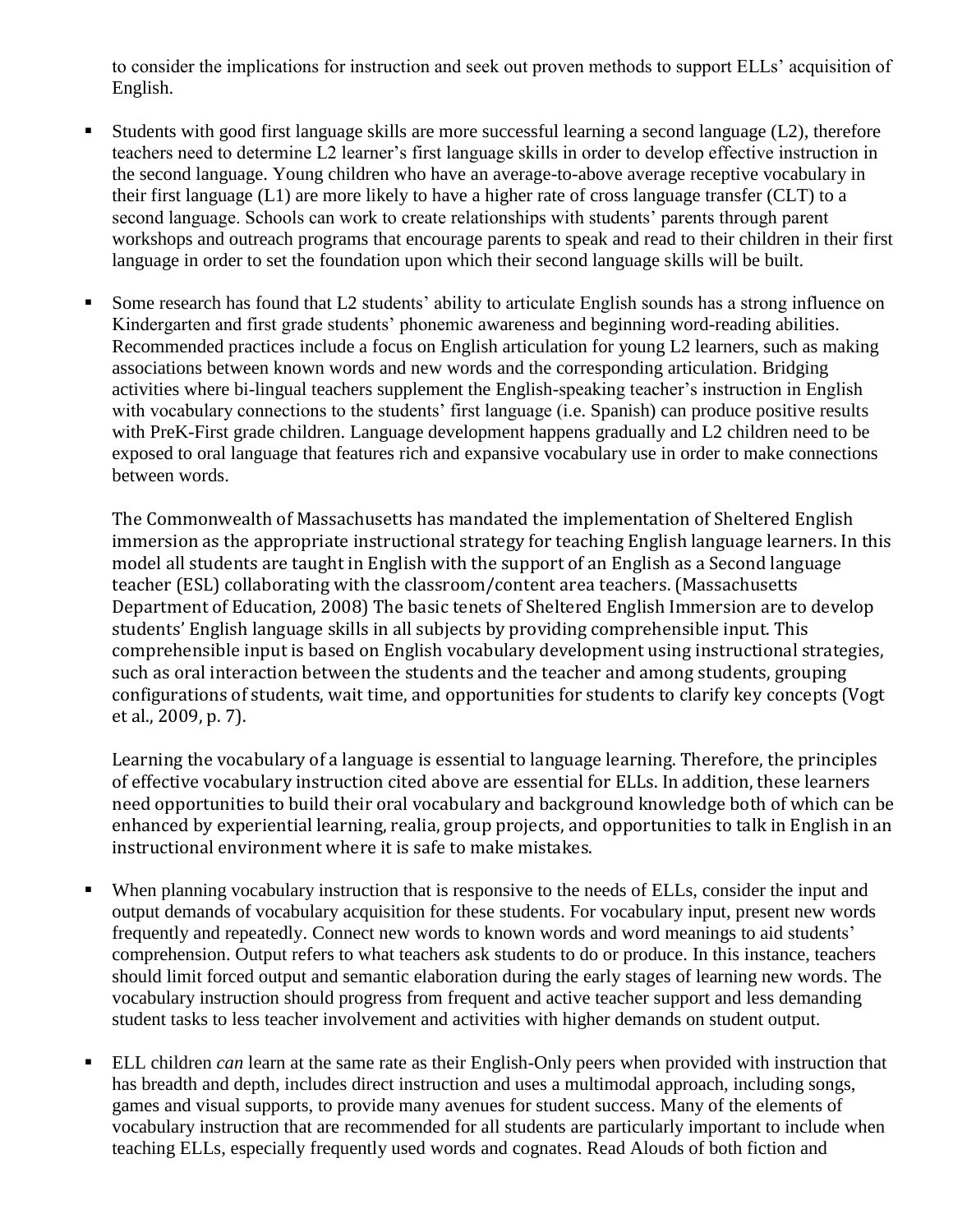nonfiction help support ELL's vocabulary acquisition since receptive language develops prior to expressive language.

- Effective vocabulary instruction for ELL students includes the following characteristics: (Silverman)
	- 1. Introduction of words through the rich context of authentic children's literature
	- 2. Clear, child-friendly definitions and explanations of target words
	- 3. Questions and prompts to help children think critically about the meaning of words
	- 4. Examples of how words are used in other contexts
	- 5. Opportunities for children to act out the meaning of words when applicable
	- 6. Visual aids illustrating the meaning of words in authentic contexts other than the book in which the word was introduced
	- 7. Encouragement for children to pronounce words
	- 8. Guidance for children to notice the spelling of target words
	- 9. Opportunities for children to compare and contrast words
	- 10. Repetition and reinforcement of the target word
	- (For more information see Atwill, Blanchard, Gorin & Burstein, 2007; Barcroft, 2004; Blachowicz et al., 2006, Lugo-Neris, Jackson & Goldstein, 2010; Roberts, 2005; Silverman, 2007; Townsend, 2009; Wallace, 2007).

### A. **Students with Identified Learning Disabilities**

- Our review turned up a small number of research studies that focused on students with learning disabilities. While few in number, there were some common elements mentioned in other areas of this report and some useful recommendations for educators.
- Whole class instruction is often not an effective way to meet the need of learning disabled (LD) students, nor is independent word study (think of the list of 20 words to be memorized during the week). Small group or individualized instruction that targets the particular learning needs of these students through the use of computer assisted instruction (CAI), fluency building, concept enhancement using semantic feature analysis and semantic maps, and mnemonic devices with visual aides have all been effective in increasing the vocabulary achievement of LD students. As is the case with typically developing students, interactive instruction that makes connections between words is preferable to rote memorization. Some LD students may need more exposure to unusual spelling/phonetic patterns in order to help them make adequate progress.
- (For more information see Bryant, Goodwin, Bryant & Higgins 2003; Munson, Kurtz & Windsor, 2005).

### **Content Area Vocabulary Instruction**

Beginning in the intermediate grades (4-5) and continuing into middle and high school, students are exposed to more domain-specific language in their content area subjects. As has been recommended elsewhere in this research summary, content area teachers should carefully and deliberately select words for instruction and provide students with multiple exposures to words in different contexts. In any given text or unit of study there will be words that are essential to understanding the topic, and others that are incidental. When choosing vocabulary words that students must know, it is recommended that content-area teachers focus on key conceptual words and provide instruction and learning opportunities that connect these words to meaningful contexts.

It is helpful for content area teachers to be aware of the different stages of knowing words so that they can plan their instruction and assessments with consideration of these stages (Dale, 1965):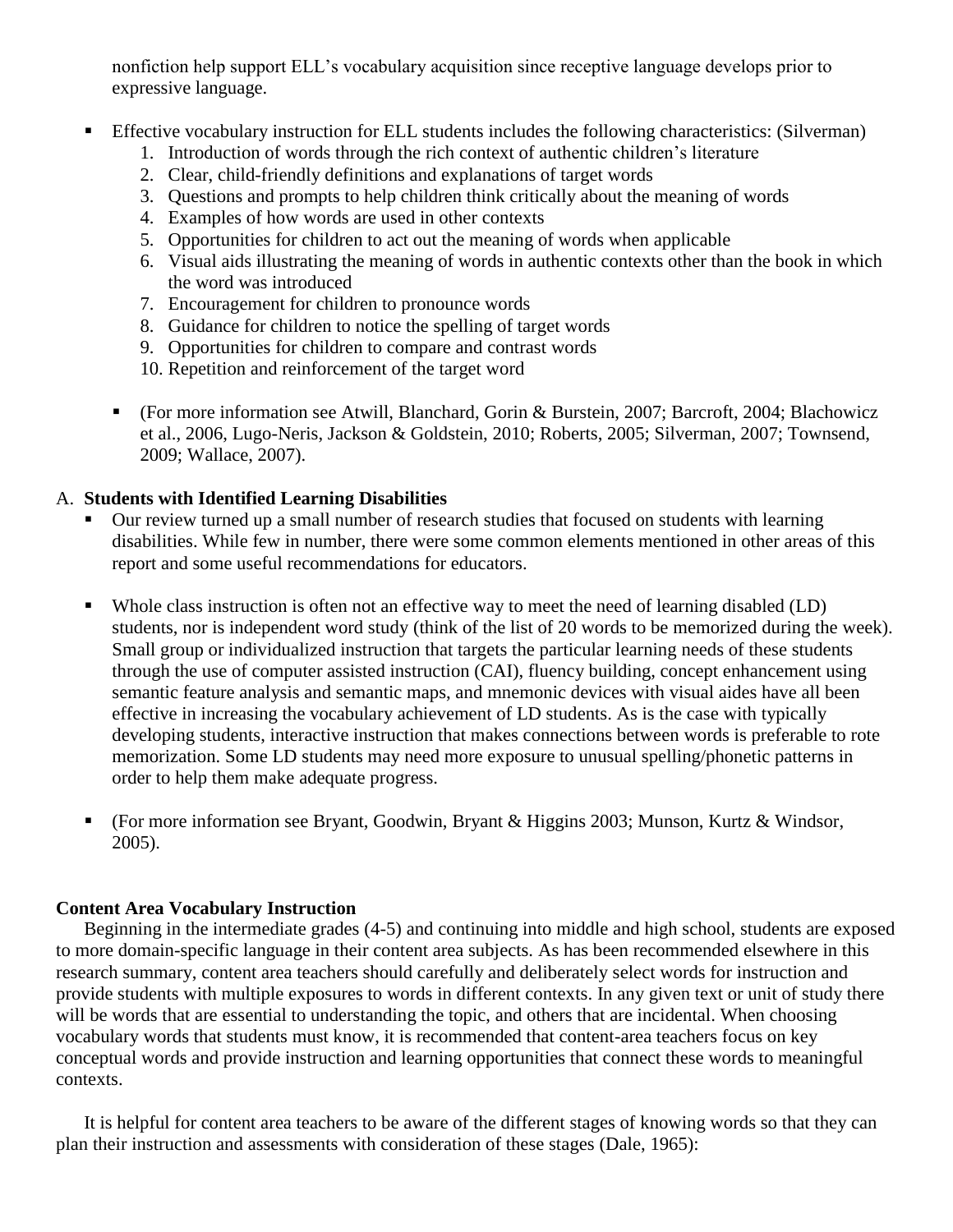- e. Don't know word never saw it before
- f. Have heard of the word but don't know the meaning
- g. Can define the word in general terms
- h. Know the word well and can use it appropriately

## **B. Content Area Instructional Practices**

Students should work with the vocabulary in meaningful ways, such as using semantic maps, making associations, and creating Word Walls. A pre-reading strategy called "Possible Sentences" requires student pairs to define a word they will encounter in a text and write a sentence that they think they might find within the text using the target word (see an explanation at <http://www.adlit.org/strategies/19782>). This provides them with some background knowledge prior to reading and sets a purpose as they look for the word once they begin reading. (For more information see Baumann, Ware & Edwards, 2007; Flanigan & Greenwood, 2007, Harmon et al., 2007; Pierce & Fontaine, 2009; Ruddell & Shearer, (2002; Spencer & Guillaume, 2006; Stahl & Bravo, 2010; Wood et al., 2004).

- As has been previously recommended, assessment of vocabulary knowledge, even in the content areas should be tied to instruction and should be multidimensional, consisting of more than just a word list and definitions. Semantic maps, as one example, can be used to assess students' vocabulary development in the content-areas.
- We located one article that specifically focused on math vocabulary and one on science vocabulary. The recommendations are summarized here:
	- i. Math (Pierce & Fontaine, 2009)
	- Along with the increasing cognitive demands of more abstract math concepts and complex algorithms, math word problems get more difficult as students get older and their comprehension of these problems is highly dependent on their vocabulary knowledge. The best way to work through domain-specific vocabulary is to begin by providing student-friendly definitions of key words using every day language. Students can, and should, be involved in this process. Teachers should identify words that are math specific and those that are somewhat ambiguous or have multiple meanings and therefore need to be defined in a math sense. A Word Wall of the different categories of math terms – math-specific and ambiguous/multiple meaning words will help provide a visual reminder of the meanings for students as they deepen their topical knowledge.
	- j. Science (Spencer & Guillaume, 2006)
		- This study identified elements of the learning cycle to help students develop science vocabulary. The recommendations below share characteristics of good vocabulary instruction as mentioned in previous sections of this report:
			- 1. Engage with words (e.g. predict meanings, develop lists, activate background knowledge)
			- 2. Explore word meanings
			- 3. Develop new knowledge (e.g. revisit, refine meanings; make analogies, act out meanings)
			- 4. Apply new word knowledge in novel and meaningful ways.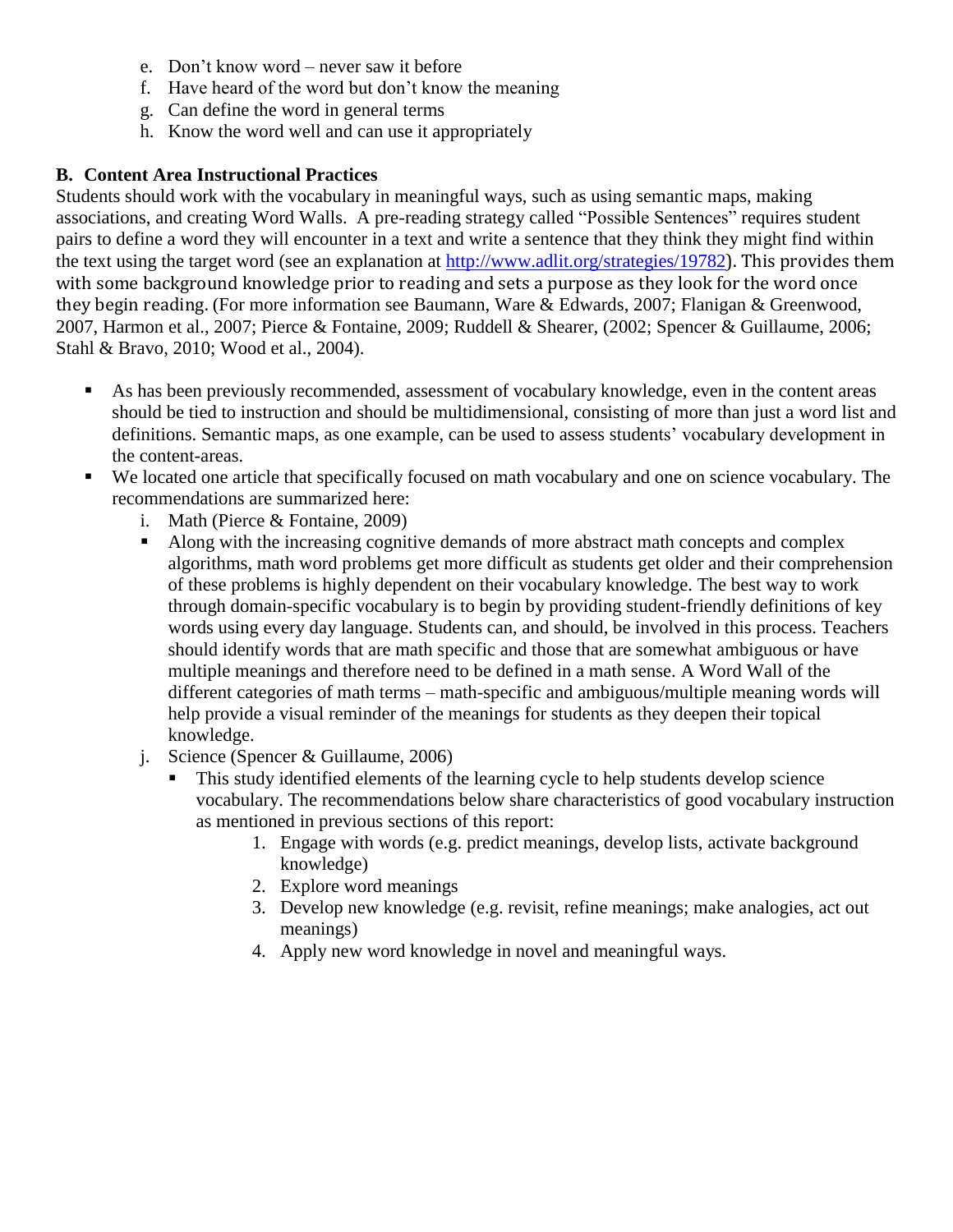# **Web-based Resources**

Many of the ideas mentioned for effective vocabulary instruction can be found online. A selection of model lessons and other instructional ideas are listed in Table 1.

# **Table 1:**

*Vocabulary Resources*

| <b>Topic</b>                  | <b>Grade/Group</b> | <b>Title</b>                                                                                          | <b>URL</b>                                                                                            |  |  |  |  |
|-------------------------------|--------------------|-------------------------------------------------------------------------------------------------------|-------------------------------------------------------------------------------------------------------|--|--|--|--|
| Oral<br>Language              | PreK-1             | Learning to Talk and<br>Listen                                                                        | http://lincs.ed.gov/publications/publica<br>tions.html                                                |  |  |  |  |
| <b>Vocabulary</b>             | PreK-2             | Vocabulary<br>Instruction                                                                             | http://www.readingrecovery.org/readin<br>g recovery/federal/Essential/vocabular<br>y.asp              |  |  |  |  |
| <b>Read</b><br><b>Aloud</b>   | PreK-8             | Recommended<br><b>Titles for Read</b><br>Aloud                                                        | http://www.carolhurst.com/profsubject<br>s/reading/readingaloud.html                                  |  |  |  |  |
| <b>Cognates</b>               | $3-12$             | Latin Cognates                                                                                        | http://www.qualityquinn.com/Documen<br>ts/latin cognates.html                                         |  |  |  |  |
| <b>Concept</b><br><b>Maps</b> | $3 - 12$           | Basics of mind/<br>concept mapping                                                                    | http://www.studygs.net/mapping/                                                                       |  |  |  |  |
| <b>Synonyms</b>               | $4 - 8$            | Using Word Webs to<br>Teach Synonyms for<br><b>Commonly Used</b><br>Words                             | http://www.readwritethink.org/classro<br>om-resources/lesson-plans/using-word-<br>webs-teach-282.html |  |  |  |  |
| <b>Vocabulary</b>             | $6 - 12$           | <b>What Content Area</b><br><b>Teachers Should</b><br><b>Know About</b><br><b>Adolescent Literacy</b> | http://lincs.ed.gov/publications/publica<br>tions.html                                                |  |  |  |  |
| <b>Vocabulary</b>             | All<br><b>ELL</b>  | A Focus on<br>Vocabulary                                                                              | http://www.prel.org/products/re/ES04<br>19.htm                                                        |  |  |  |  |
| <b>Vocabulary</b>             | All<br>LD          | The Clarifying<br>Routine: Elaborating<br>Vocabulary<br>Instruction                                   | http://www.ldonline.org/article/5759                                                                  |  |  |  |  |
| <b>Vocabulary</b>             | All                | Multiple resources                                                                                    | http://www.literacy.uconn.edu/compre.<br>htm                                                          |  |  |  |  |
| <b>Vocabulary</b>             | All                | Multisensory<br>Vocabulary<br>Instruction                                                             | http://www.readingrockets.org/article/<br>286/                                                        |  |  |  |  |
| <b>Vocabulary</b>             | All                | Vocabulary<br>Instruction                                                                             | http://www.nichd.nih.gov/publications/<br>pubs/PRF-teachers-k-3-vocab.cfm                             |  |  |  |  |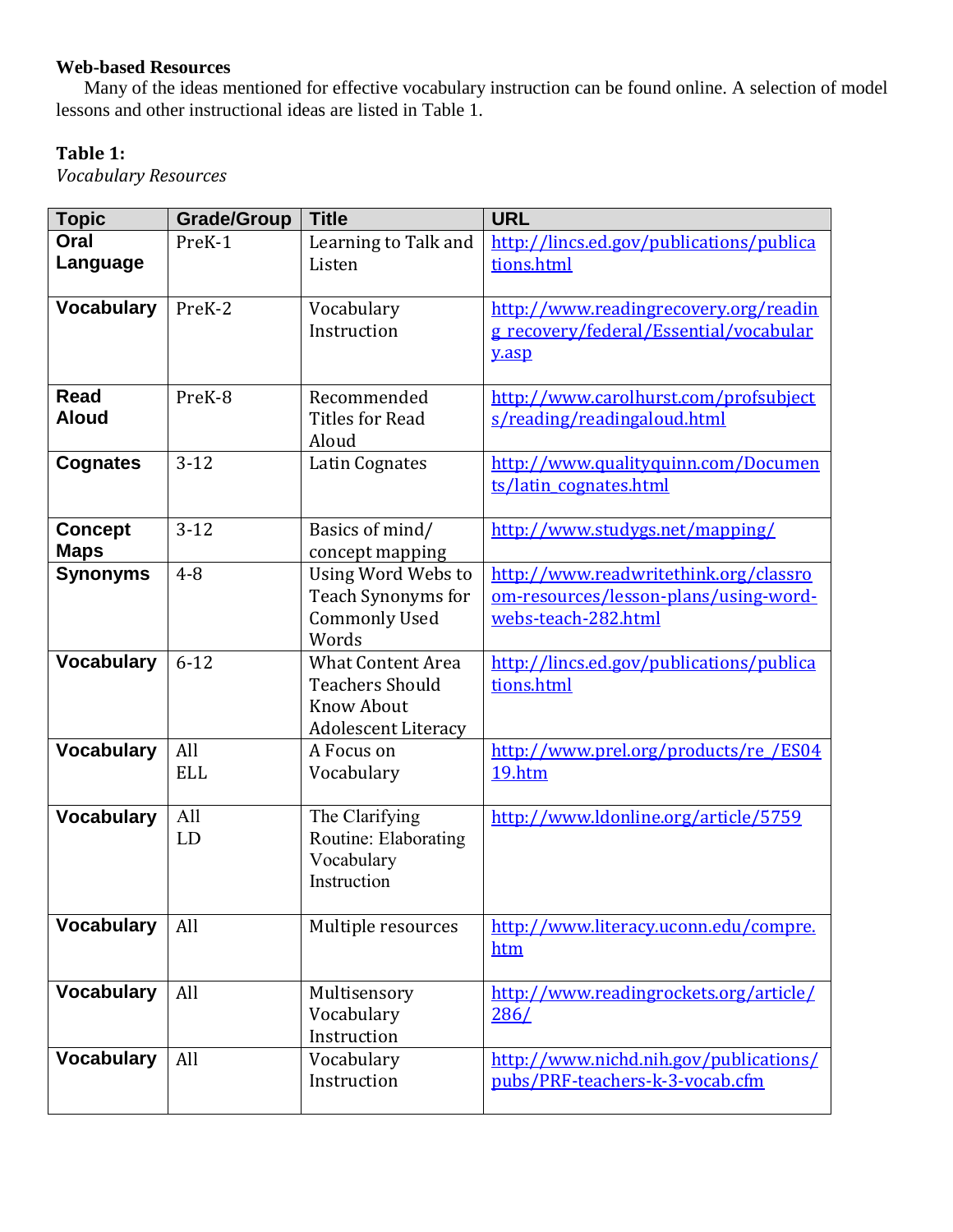#### **Conclusion**

The research articles examined for this review explored vocabulary instruction with different groups of students, different grade levels and content areas, and were conducted by experts from different specialties in the field of education. Yet similarities in the recommendations were found across these studies. The recommended practices focus on deliberate word selection by teachers and active student engagement with words and the way language works. The recommended practices for different grades and groups are summarized in Table 2.

### **Table 2:**

*Recommended Vocabulary Practices*

|                                                   | Grade            |                |                |                | <b>Subject</b>          | <b>Special Groups</b>                           |                |                  |  |
|---------------------------------------------------|------------------|----------------|----------------|----------------|-------------------------|-------------------------------------------------|----------------|------------------|--|
|                                                   | PreK-2           | $3 - 5$        | $6-8$          | $9 - 12$       | Content<br><b>Areas</b> | At-Risk/<br><b>Struggling</b><br><b>Readers</b> | <b>ELL</b>     | LD               |  |
| <b>Act Out Words</b>                              | X                | X              | X              | X              | X                       | X                                               | X              | X                |  |
| <b>Affixes</b>                                    | $\boldsymbol{X}$ | X              | X              | X              | X                       | X                                               | X              | X                |  |
| <b>Analogies</b>                                  |                  | X              | X              | X              | X                       | X                                               | X              | X                |  |
| <b>Cognates &amp; Roots</b>                       |                  | X              | X              | X              | X                       | $\mathbf X$                                     | $\overline{X}$ | $\boldsymbol{X}$ |  |
| <b>Computer Assisted</b>                          |                  |                |                |                |                         |                                                 |                | X                |  |
| <b>Instruction</b>                                |                  |                |                |                |                         |                                                 |                |                  |  |
| <b>Idioms &amp; Figurative</b>                    | X                | X              | X              | X              | X                       | X                                               | X              | X                |  |
| Language                                          |                  |                |                |                |                         |                                                 |                |                  |  |
| <b>Kid-friendly definitions</b>                   | X                | X              | X              | X              | X                       | X                                               | X              | X                |  |
| <b>Mnemonic Devices</b>                           |                  |                |                |                |                         |                                                 |                | X                |  |
| Morphemic Analysis                                | X                | X              | X              | X              | X                       | X                                               | X              | X                |  |
| <b>Multiple Meanings</b>                          |                  |                |                |                |                         |                                                 |                |                  |  |
| <b>Oral Language</b>                              | X                | X              | X              | X              | X                       | X                                               | X              | X                |  |
| <b>Exposure &amp; Practice</b>                    |                  |                |                |                |                         |                                                 |                |                  |  |
| <b>Read Alouds</b>                                | X                | X              | X              | $\mathbf X$    | $\mathbf X$             | $\mathbf X$                                     | X              | X                |  |
| <b>Semantic Feature</b>                           |                  | X              | X              | X              | $\overline{X}$          | X                                               | X              | X                |  |
| <b>Analysis</b>                                   |                  |                |                |                |                         |                                                 |                |                  |  |
| <b>Semantic Maps</b>                              |                  | X              | X              | X              | X                       | X                                               | X              | X                |  |
| <b>Small Group</b>                                |                  |                |                |                |                         | X                                               | X              | X                |  |
| <b>Intervention Instruction</b>                   |                  |                |                |                |                         |                                                 |                |                  |  |
| <b>Synonyms &amp;</b>                             | X                | X              | X              | X              | X                       | X                                               | X              | X                |  |
| <b>Antonyms</b>                                   |                  |                |                |                |                         |                                                 |                |                  |  |
| <b>Visual Representations</b>                     | X                | X              | X              | X              | X                       | $\boldsymbol{X}$                                | X              | X                |  |
| <b>Whole Class Language</b><br><b>Instruction</b> | X                | X              | X              | X              | X                       | X                                               | X              | X                |  |
| <b>Word Families</b>                              | X                | X              |                |                |                         | $\mathbf X$                                     | X              | X                |  |
| <b>Word Walls</b>                                 | X                | $\overline{X}$ | $\overline{X}$ | $\overline{X}$ | X                       | $\overline{X}$                                  | X              | X                |  |

#### **References**

- Atwill, K., Blanchard, J., Gorin, J. S., & Burstein, K. (2007). Receptive vocabulary and cross-language transfer of phonemic awareness in Kindergarten children. *Journal of Educational Research, 100(6), 336-345.*
- Barcoft, J. (2004). Second language vocabulary acquisition: A lexical input processing approach. *Foreign Language Annals,* 37*(2), 200-208.*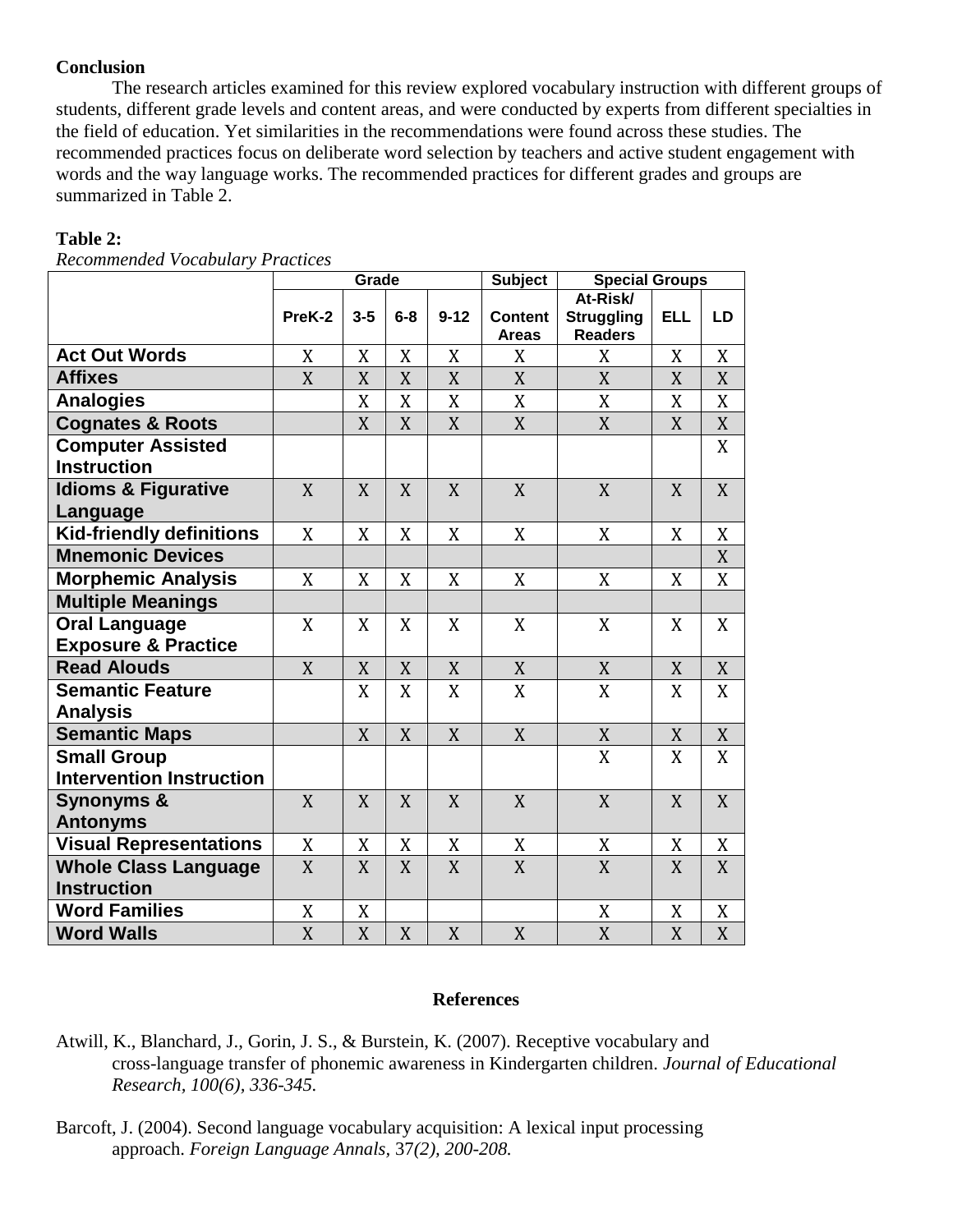- Baumann, J. F., Ware, D., & Edwards, E. C. (2007). "Bumping into spicy, tasty words that catch your tongue":A formative experiment on vocabulary instruction. *Reading Teacher, 61*(2), 108-122.
- Blachowicz, C. L. Z., Fisher, P. J. L., Ogle, D., & Watts-Taffe, S. (2006). Vocabulary: Questions from the classroom. *Reading Research Quarterly, 41*(4), 524-539.
- Boulware-Gooden, R., Carreker, S., Thornhill, A., & Joshi, R. M. (2007). Instruction of metacognitive strategies enhances reading comprehension and vocabulary achievement of third-grade students. *The Reading Teacher*, *61*(1), 70-77.
- Bryant, D. P., Goodwin, M., Bryant, B.R., & Higgins, K. (2003). Vocabulary instruction for students with learning disabilities: A review of the research. *Learning Disability Quarterly*, *26*(2), 117-128.
- Dale, E. (1965). Vocabulary measurement: Techniques and major findings. *Elementary English, 42,* 82-88.
- Flanigan, K., & Greenwood, S.C. (2007). Effective content vocabulary instruction in the middle: Matching students, purposes, words, and strategies. *Journal of Adolescent & Adult Literacy, 51*(3), 226-238.
- Gardner, D. (2007). Validating the construct of *word* in applied corpus-based vocabulary research: A critical survey. *Applied Linguistics*, *28*(2), 241-265.
- Graves, M. F. (2009). *Teaching individual words*. Newark, DE: International Reading Association.
- Grognet, A., Jameson, J., Franco, L., & Derrick-Mescua, M. (2000). *Enhancing English language learning in elementary classrooms*. McHenry, IL: Delta Systems Co.
- Harmon, J. M., Wood, K. D., & Kiser, K. (2009). Promoting vocabulary learning with the Interactive Word Wall. *Middle School Journal, 40*(3), 58-63.
- Kindle, K. J. (2009). Vocabulary development during read-alouds: Primary practices. *The Reading Teacher, 63*(3), 202-211.
- Loftus, S. M, Coyne, M. D., McCoach, D. B., Zipoli, R, & Pullen, P, C. (2010). Effects of a supplemental vocabulary intervention on the word knowledge of Kindergarten students at risk for language and literacy difficulties. *Learning Disabilities Research & Practice*, *25*(3), 124-136.
- Lugo-Neris, M. J., Jackson, C. W., & Goldstein, H. (2010). Facilitating vocabulary acquisition of young English language learners. *Language, Speech, and Hearing Services in Schools, 41*(3), 314-327.
- Massachusetts Department of Education (2008). Report to the Legislature: English language acquisition professional development. Retrieved from ERIC database (ED508388).
- Massachusetts Department of Elementary and Secondary Education, (2009). 2009 Curriculum summit: Tiered instructional models resource guide. Retrieved June 16, 2011 from <http://search.doe.mass.edu/search.aspx?q=rti>.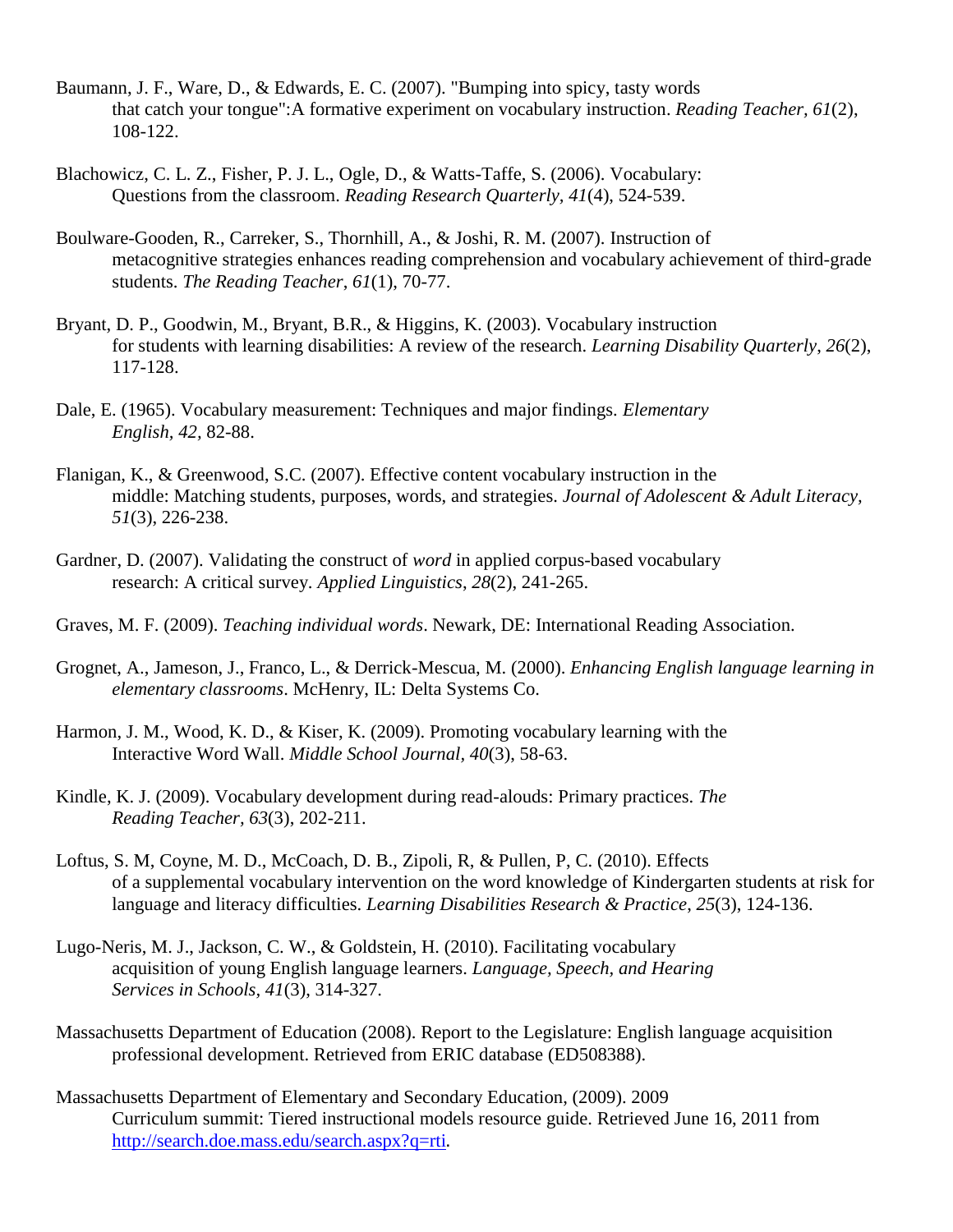- Massachusetts Department of Elementary and Secondary Education (2011). Selected populations. Retrieved June 16, 2011 from [http://profiles.doe.mass.edu/profiles/student.aspx?orgcode=00000000&orgtypecode=0&leftNavId=305](http://profiles.doe.mass.edu/profiles/student.aspx?orgcode=00000000&orgtypecode=0&leftNavId=305&) [&](http://profiles.doe.mass.edu/profiles/student.aspx?orgcode=00000000&orgtypecode=0&leftNavId=305&)
- Munson, B., Kurtz, B. A., & Windsor, J. (2005). The influence of vocabulary size, phonotactic probability, and wordlikeness on nonword repetitions of children with and without specific language impairment. *Journal of Speech, Language, and Hearing Research, 48*(5), 1033-1047.
- Pierce, M. E., & Fontaine, L. M. (2009). Designing vocabulary instruction in mathematics, *The Reading Teacher, 63*(3), 239-243.
- Pullen, P. C., Tuckwiller, E. D., Konold, T. R., Maynard, K. L., & Coyne, M. D. (2010). A tiered intervention model for early vocabulary instruction: The effects of tiered instruction for young students at risk for reading disability. *Learning Disabilities Research & Practice, 15*(3), 110-123.
- Roberts, T. A. (2005). Articulation accuracy and vocabulary size contributions to phonemic awareness and word reading in English Language Learners. *Journal of Educational Psychology*, *97*(4), 601-606.
- Ruddell, M. R., & Shearer, B. A. (2002). "Extraordinary," "tremendous," "exhilarating," "magnificent": Middle school at risk students become avid word learners with the Vocabulary Self-Collection Strategy (VSS). *Journal of Adolescent & Adult Literacy, 45*(5), 352-363.
- Santoro, L. E., Chard, D. J., Howard, L., & Baker, S. K. (2008). Making the very most of classroom read-alouds to promote comprehension and vocabulary. *The Reading Teacher, 61*(5), 396- 408.
- Silverman, R. (2007). Vocabulary development of English-language and English-only learners in Kindergarten. *The Elementary School Journal, 107*(4), 365-383.
- Spencer, B. H., & Guillaume, A. M. (2006). Integrating curriculum through the learning cycle: Content-based reading and vocabulary instruction. *The Reading Teacher, 60*(3), 206-219.
- Stahl, K. A. D., & Bravo, M. (2010). Contemporary classroom vocabulary assessment for content areas. *The Reading Teacher, 63*(7), 566-578.
- Townsend, D. (2009). Building academic vocabulary in after-school settings: Games for growth with middle school English-language learners. *Journal of Adolescent & Adult Literacy, 53*(3), 242-251
- VanDeWeghe, R. (2007). What about vocabulary instruction? *English Journal, 97*(1), 101-104.
- Vitale, M. R., & Romance, N. R. (2008). Broadening perspectives about vocabulary instruction: Implications for classroom practice. *New England Reading Association Journal, 44*(1), 15-22.
- Vogt, M., Echevarria, J., & Short, D. (2010). *The SIOP® model for teaching English-Language arts to English learners*. Boston: Pearson.
- Wallace, C. (2007). Vocabulary: The key to teaching English language learners to read.